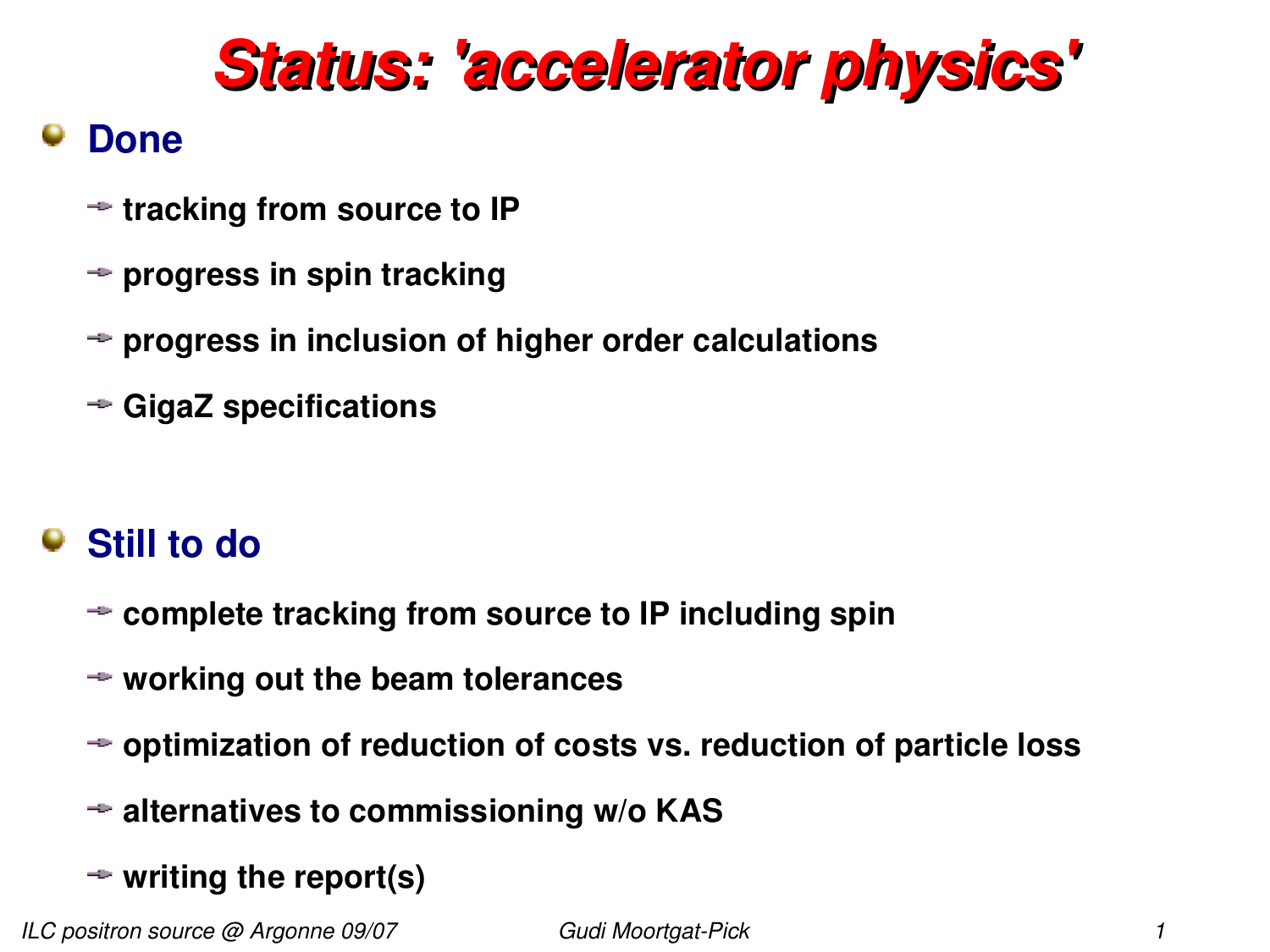

### **Start-to-end particle tracking:**

- **read with great interest your papers from January 2007 and June 2007, but have a question (had micro problems yesterday and could also not follow the discussion in the audience):**
- **how many positrons are finally kept within the 6D acceptance? The papers seem to differ..... (49.8% vs. 15.1% for different schemes) relation to current design ???**
- **In case we have such a tremendous particle loss, do we still match the luminosity requirements? More effort on the collimation and/or target parameter needed?**
- **Since we have polarized positrons from the beginning, full tracking including the spin is needed**
	- **under work within the UK heLiCal group, but not yet finished**
	- **some progress in the following**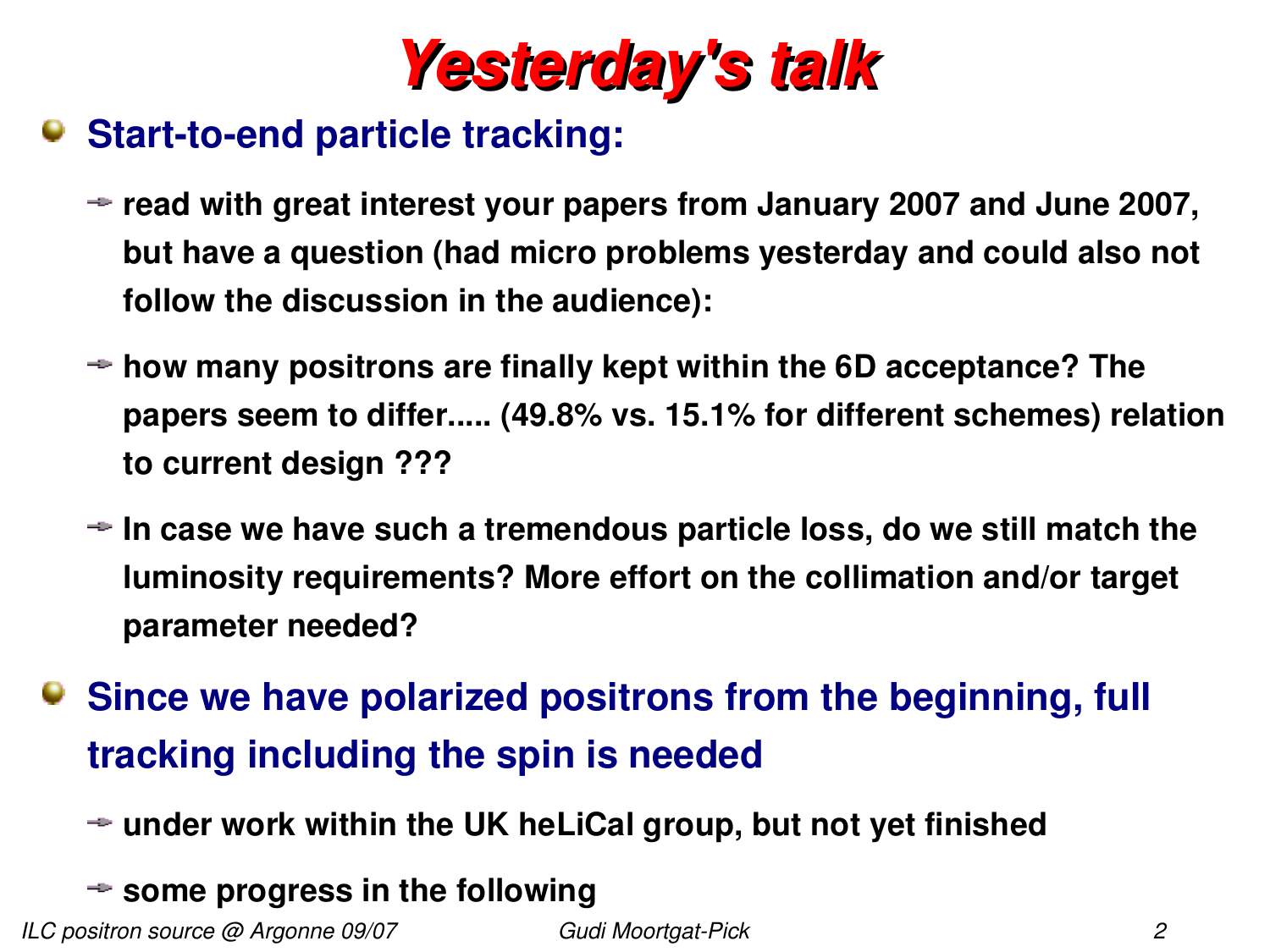

## **spin tracking in DR, main linac and BDS (Larisa Malysheva):**

- **the depolarization is the DR was simulated and found to be negligible.**
- **variance of transverse spin component distribution in the positron DR is smaller than 20 m rad<sup>2</sup>**
- **the OCS6 DR at 5 GeV with + 25 MeV injected energy spread (expected at ILC):**



**however, no full decoherence of long. component in DR > spin rotators**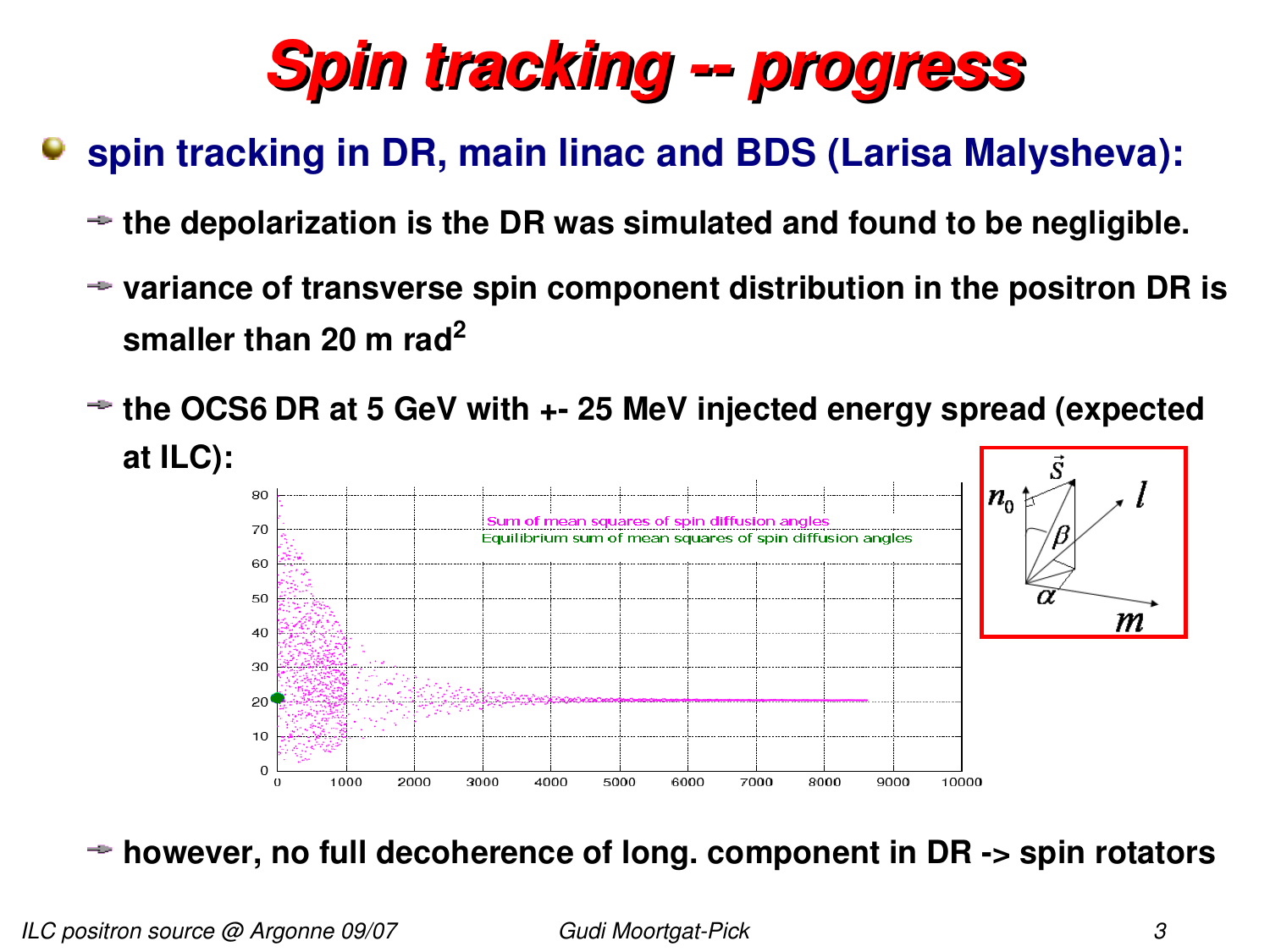# *Spin Tracking – beambeam progress*

## **Incoherent and coherent background processes (Tony Hartin)**

- **update of CAIN program: polarization in all coherent processes now fully included**
- **also final polarizations are now included (which is important when calculating the impact on the parent beam)**

## **Striking results in BW**

- **full polarizations show 1020% less pair particles**
- **no loss in luminosity**
- **i.e. lower cross sections than assumed/calculated than before**
- **but practically no changes at higher energy or higher pT**
- **Analytic solution of CBW in 2bunch system under work**

## **Verification of analytic expressions in the strong fields regime**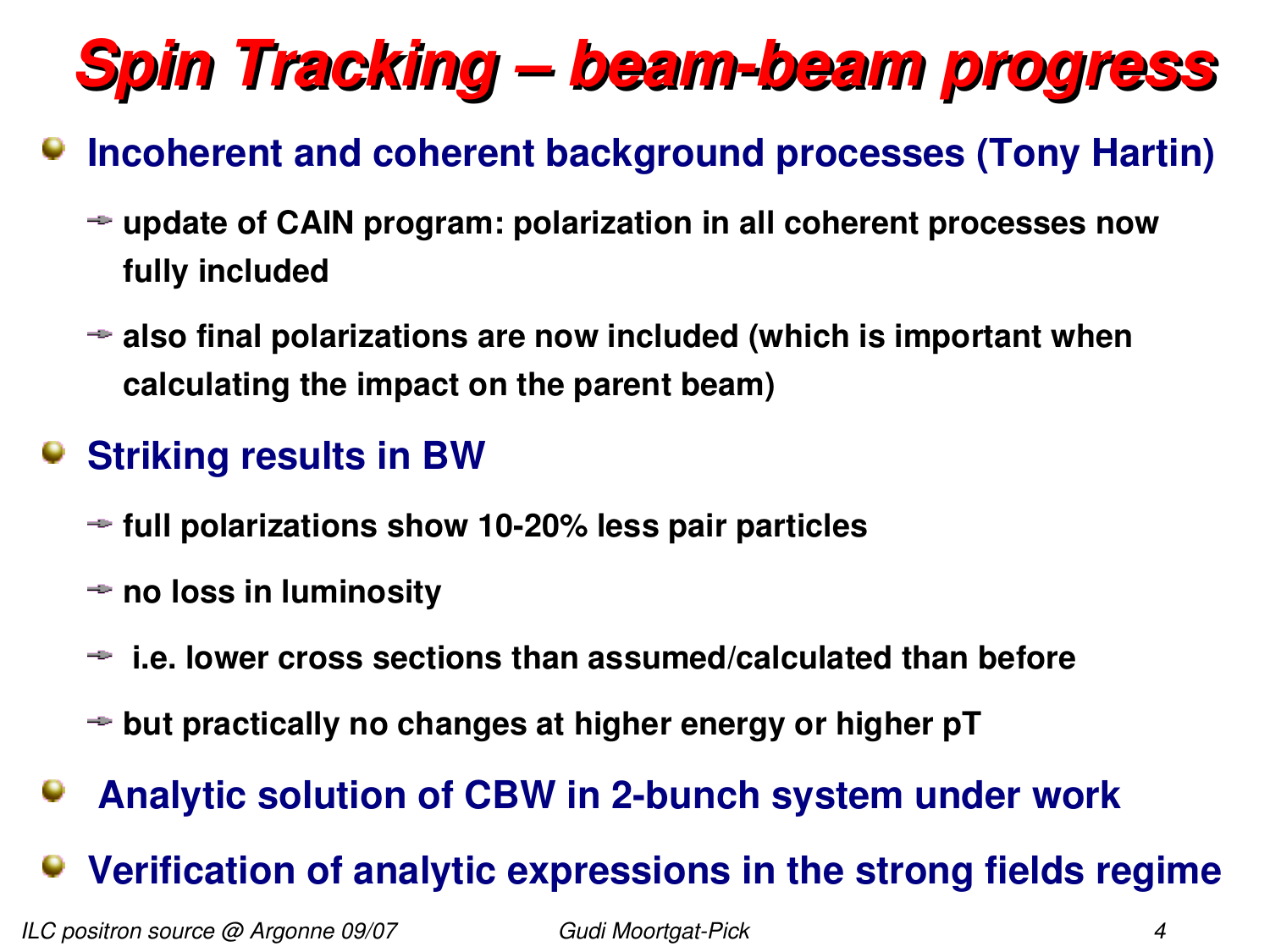

- **Everybody talks about costs,........, but is the KAS really needed?**
	- **still listed in the RDR**
	- **however need for such a source cannot be seen verified via availability studies**
	- **result depends strongly on made assumptions**
	- **made assumptions on MTBF not reflected by real machine data**
	- **commissioning aspects? > probably e beam more suitable, see new outline of DR's....**
	- **at least not a source with 10% intensity needed, so, we could save some costs.**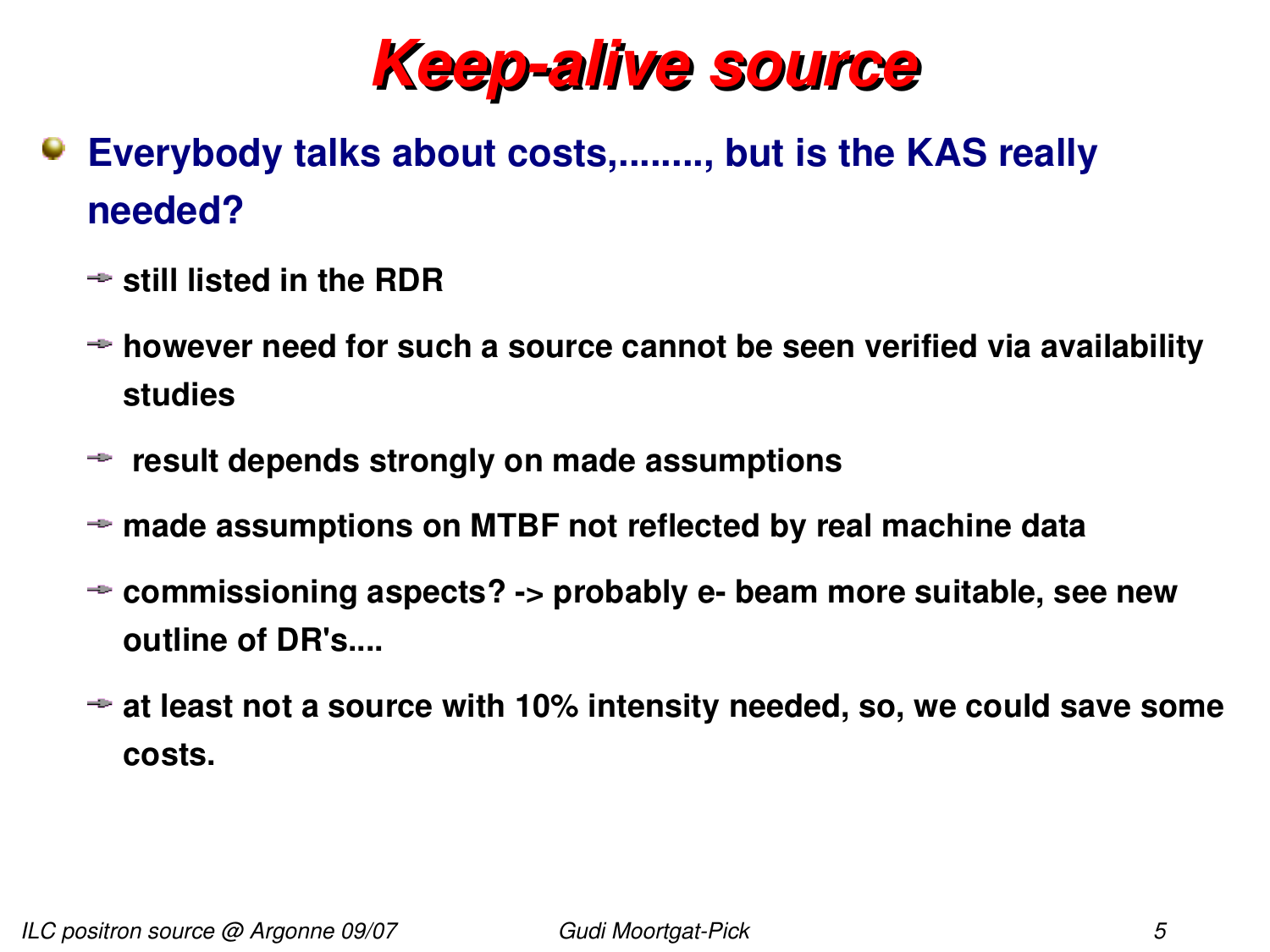

- **Let me repeat: in the availability studies the assumption was made,** *'that the recovery time is proportional to the time without beam'*
	- **under this assumption it was argued that a KAS achieving 1% 20% intensity recovers pratically all loss of lumi.**
	- **however, the assumption (see above) itself could not be verified by actual collider data (HERA, PEP II):**



# **Luminosity Tuning**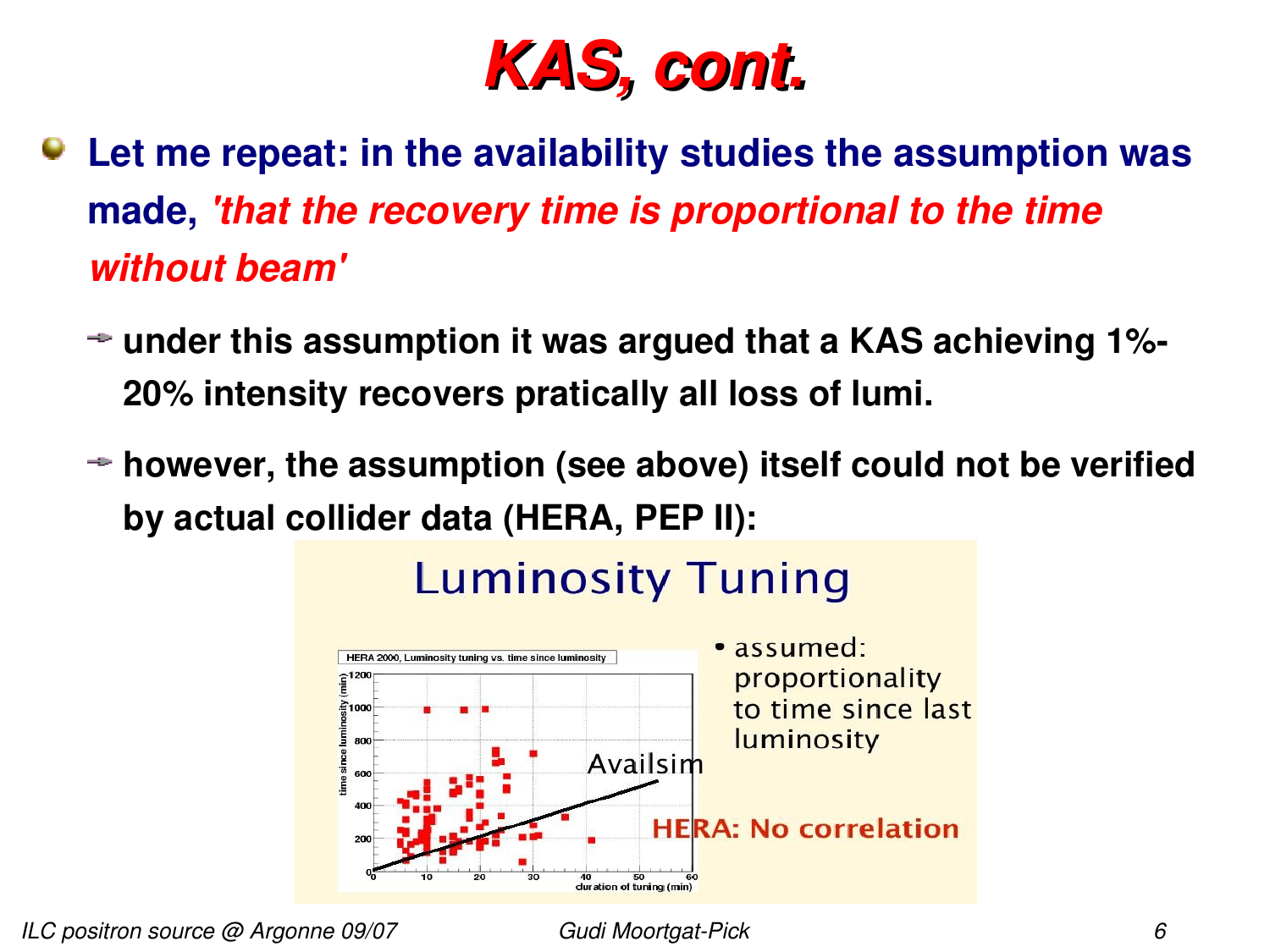

### **Another assumption:** *'recovery time is fixed tune time'*

- **better matching of actual collider data**
- **Result: machine uptimes practically the same between undulator and conv. source**
	- **shows redundancy of KAS in that case....**
- **Study also showed the impact of the made assumptions**
	- **more details, please see:** *www.ippp.dur.ac.uk/~gudrid/source*
- **Since everything is concerned about costs.......**
	- **alternative schemes for commissioning on task list**
	- **propose that our group asks for 'reconsidering' of the KAS**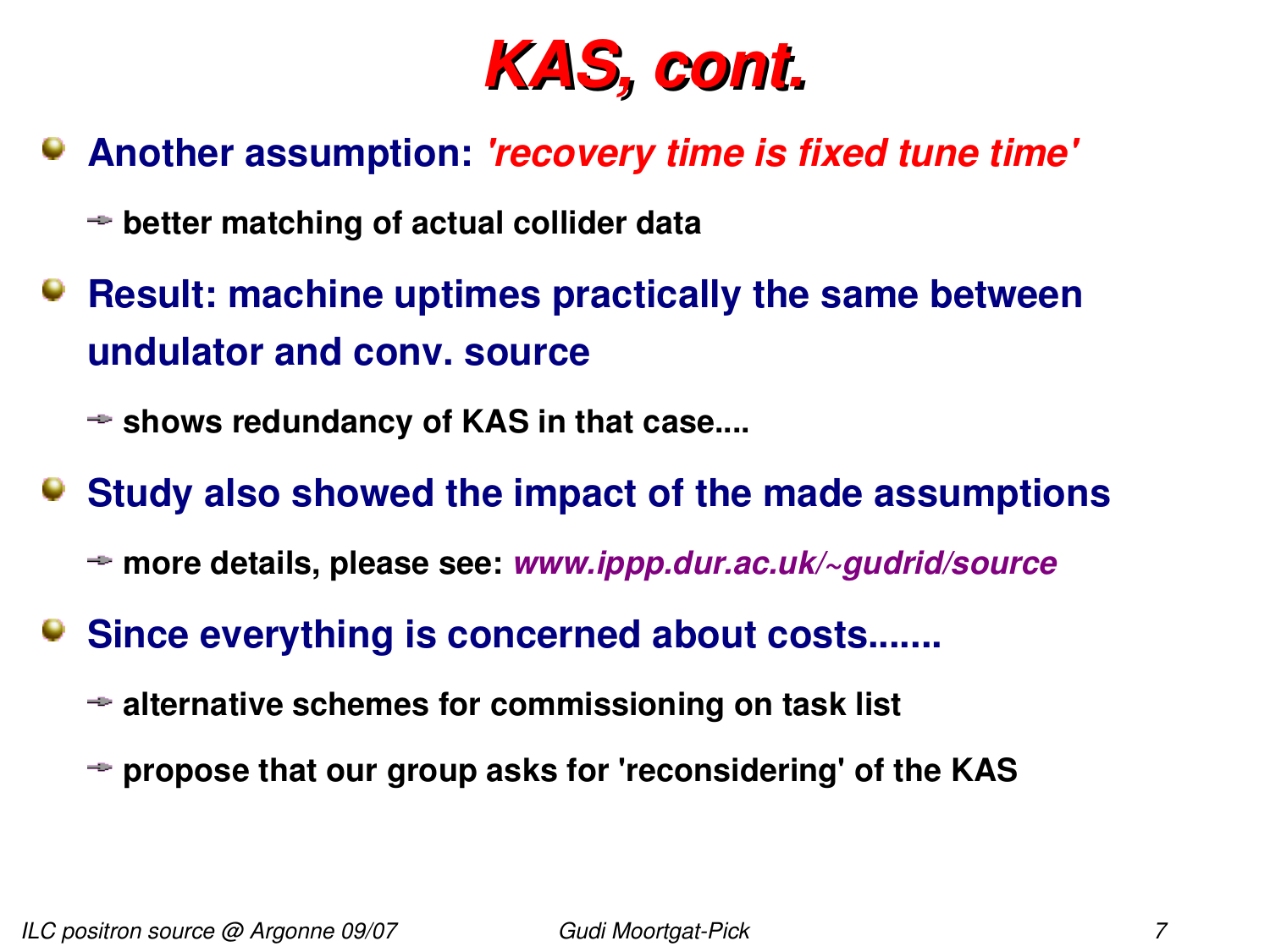# *Impact on e beam in helical undulator*

### **There exist several calculations/estimates**

- **Shatunov 1992 as well as from Alexander (Snowmass 2001)**
- **Summary: there are different effects**
	- **→ Sokolov Ternov effect: negligible**
	- **Effects from angular and energy spreads: spin motion in a helical undulator (also perturbation terms have been taken into account): negligible**
	- **Diffusion: has not yet been precisely been calculated, but expected to cause no major depolarization as well**
	- **Only effects maybe from edges: but the magnetic field at the edges dies out over a length less than one undulator period : so negligible as well**

### **So, e beam should be save and we could stop these worries**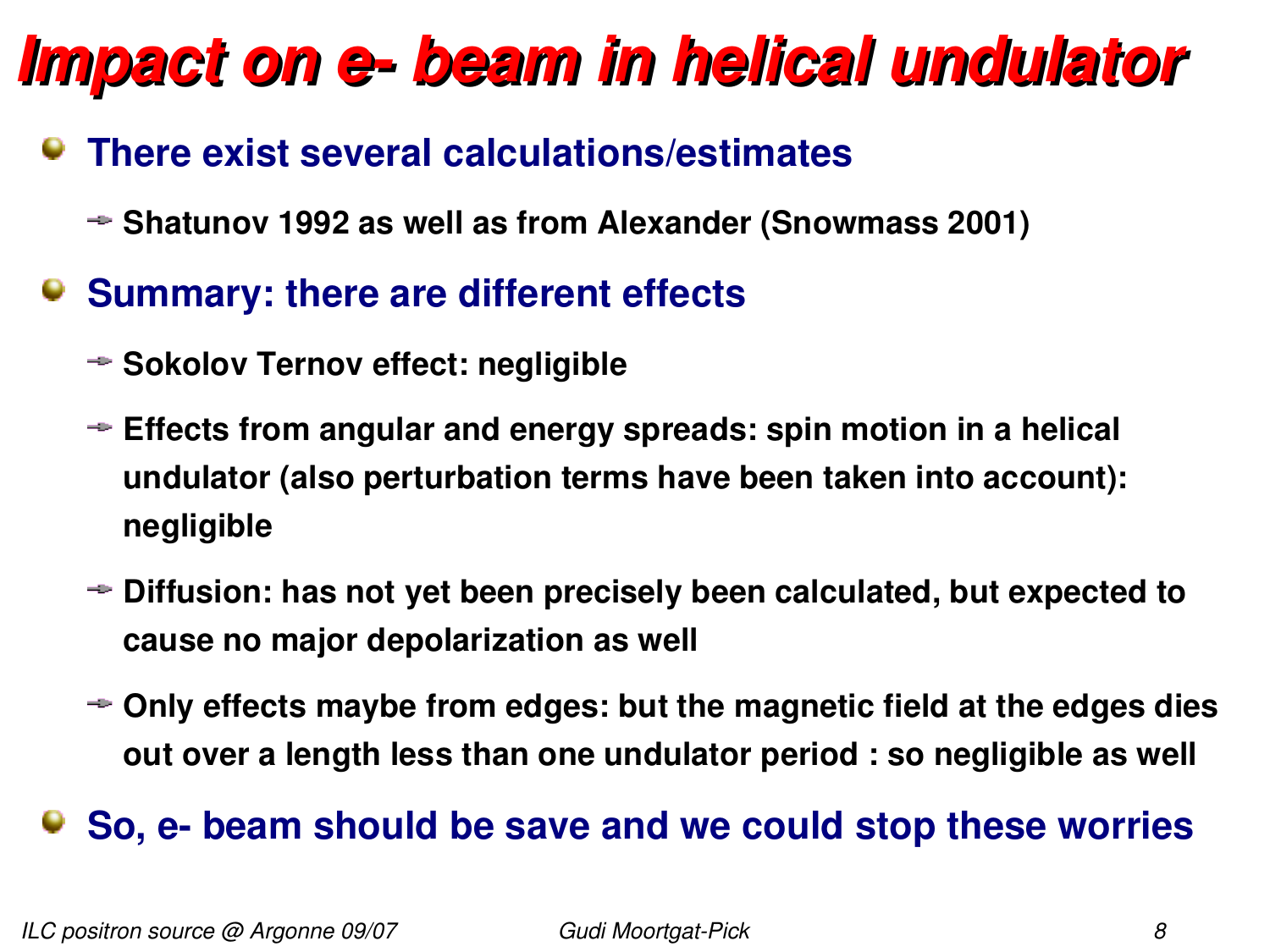# *Lastbutnotleast: GigaZ options* **e+ polarization required to achieve ultimate precision:**

- **physics requirements: a) lumi ~ several 1033cm2s 1, b) beam energy stability and precision < 0.1, c) cms energy known up to 1 MeV around Z-pole**
- **Beam specifications:** 
	- **energy measurement aimed at 100 ppm level and accepted beam jitter: train-to-train**  $\sigma$  **< 0.5, bunch-to-bunch < 0.1**
	- $\rightarrow$  **values at Z-pole: approximately the same (only estimates so far)**
- **GigaZ via deceleration: expected uncertainties** 
	- **absolute energy spread same as for full energy: 1.5% per RF unit i.e. about 1.5\*10 2 \* sqrt(1/350)~0.8\*103 at 250 GeV, corresponding scaling down to GigaZ ~ 4\*10 3 ( note 1.5%: only simple model)**

*ILC positron source @ Argonne 09/07 Gudi MoortgatPick 9* **detailed study needed (not highest priority), but seems to be ok**